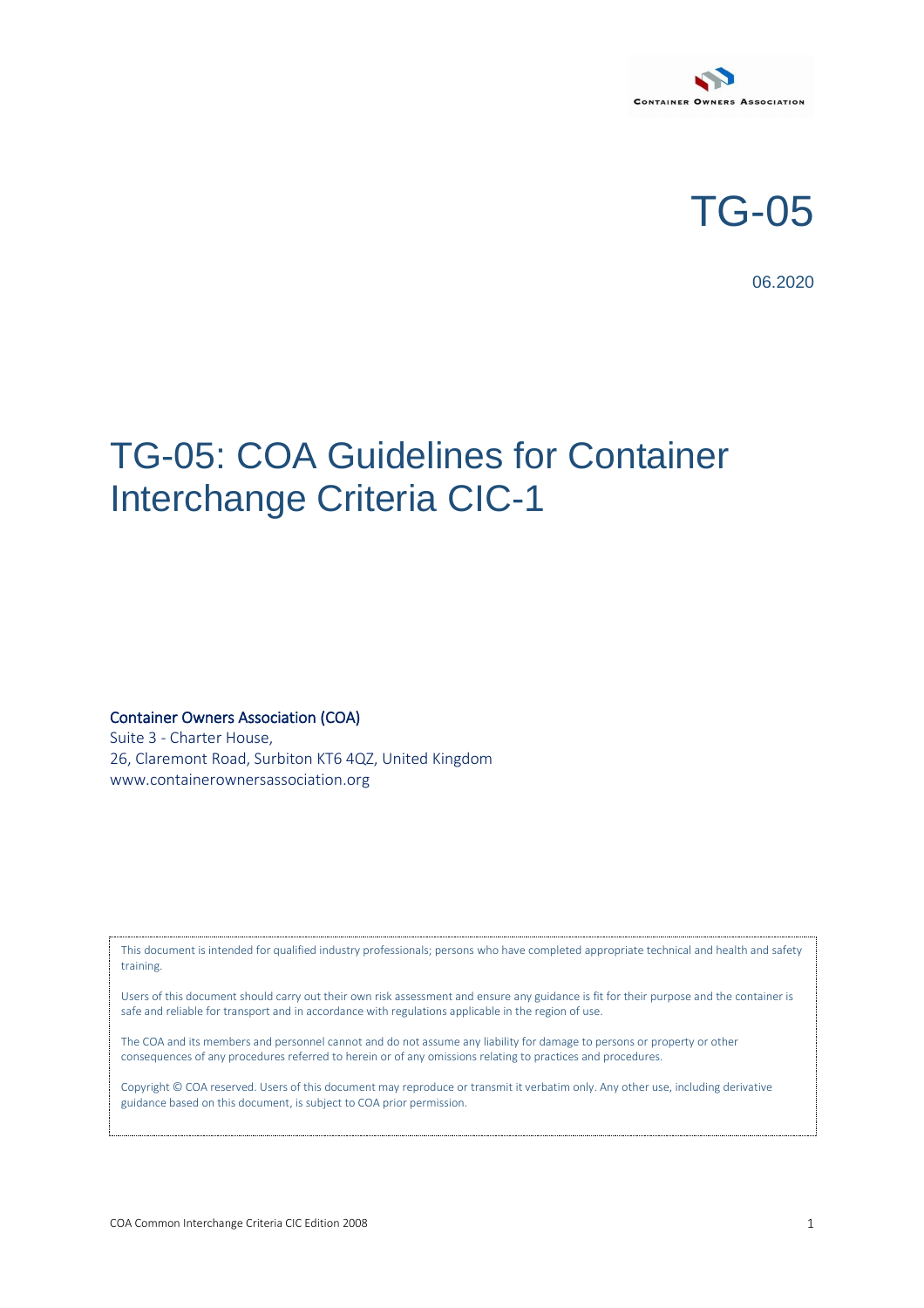

## TG04: Common interchange criteria – CIC-1

1<sup>st</sup> Edition August 2008

This edition of CIC was published in 08.2008 and applies to general purpose dry freight containers. It is reproduced in this document without change from the original other than adjustments of the format.

CIC-1 provides guidance when assessing "not acceptable condition". Not acceptable condition should be repaired in accordance with the "action required" column.

Containers should comply with the provisions of Convention for Safe Containers (CSC) which requires examination in accordance with an approved procedure. Owners might decide to incorporate CIC-1 into their proposed approved procedure. The Administration of the country where the owner of the container is registered should approve the procedure. Ref: CSC Chapter1, Annex 1, Regulation 2

| <b>TOP &amp; BOTTOM RAILS</b>                         | <b>CONDITION</b>                                                                                                     | <b>ACTION REQUIRED</b>                                                                                                                                   |
|-------------------------------------------------------|----------------------------------------------------------------------------------------------------------------------|----------------------------------------------------------------------------------------------------------------------------------------------------------|
| All rails, including side rails,<br>headers and sills | Holed, cut, torn or cracked; broken<br>component<br>and/or weld                                                      | Repair                                                                                                                                                   |
|                                                       | Missing or loose parts or fasteners                                                                                  | Repair                                                                                                                                                   |
|                                                       | Any deformation, such as bend, bow, dent,<br>etc.                                                                    | If exceeding ISO dimensional tolerances,<br>see Table A                                                                                                  |
| Top and bottom rails                                  | Bend or dent within 250 mm (10 in) of a<br>corner<br>fitting                                                         | The weld or other connection to the corner<br>fitting must be examined and repaired if<br>evidence of a break, cut, tear, crack, hole or<br>other damage |
| Top side rails                                        | Any deformation such as bend, bow, dent,<br>etc.<br>EXCEPT on a header extension plate or<br>corner protection plate | If more than 30 mm (1-3/16 in) deep -<br>Repair                                                                                                          |
| Front and rear headers                                | Any deformation such as bend, bow, dent,<br>etc.<br>EXCEPT on a header extension plate or<br>corner protection plate | If more than 40 mm (1-9/16 in) deep -<br>Repair                                                                                                          |
| Rain gutters                                          | Any deformation such as bend, bow, dent,<br>etc.                                                                     | If door operation or securement is<br>impaired, repair                                                                                                   |
| Bottom side rails, front and<br>door sills            | Any deformation such as bend, bow, dent,<br>etc.<br>ON A WEB<br>ON A FLANGE                                          | If more than 50 mm (2 in) deep -Repair<br>If torn, cracked or cut - Repair                                                                               |
| Door headers and sills                                | Interference with door closure, securement<br>and/or weather tightness                                               | Repair                                                                                                                                                   |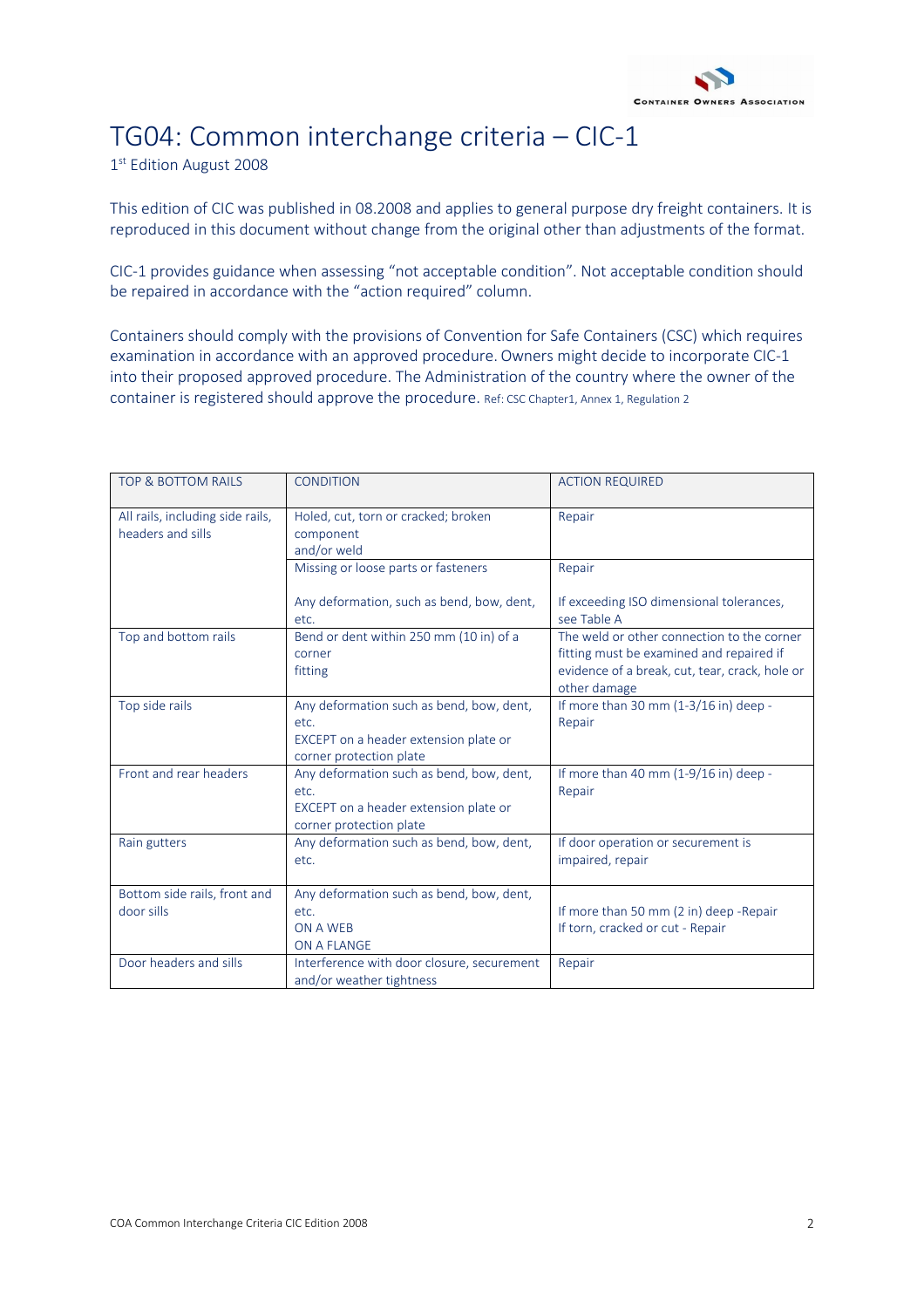

| <b>CORNER POST</b>                            | <b>CONDITION</b>                                                                                   | <b>ACTION REQUIRED</b>                                                                         |
|-----------------------------------------------|----------------------------------------------------------------------------------------------------|------------------------------------------------------------------------------------------------|
| All corner posts, including J-<br><b>bars</b> | Holed, cut or torn; broken component<br>and/or weld                                                | Repair                                                                                         |
|                                               | Missing or loose parts or fasteners                                                                | Repair                                                                                         |
|                                               | Any deformation, such as bend, bow, dent,<br>etc.                                                  | If exceeding ISO tolerances, see Table A                                                       |
|                                               | Cracks                                                                                             | Repair                                                                                         |
| Rear corner posts                             | Any deformation causing interference with<br>door<br>operation, securement or weather<br>tightness | Repair                                                                                         |
| J bars                                        | Any deformation such as bend, bow, dent,<br>etc.<br>Door                                           | Door must be able to open fully<br>$(270^{\circ})$ . If door operation is impaired -<br>Repair |

| <b>SIDE &amp; FRONT PANELS</b> | <b>CONDITION</b>                                                | <b>ACTION REQUIRED</b>                                                  |
|--------------------------------|-----------------------------------------------------------------|-------------------------------------------------------------------------|
| All side/front panels          | Holed, cut, torn or cracked; broken<br>component<br>and/or weld | Repair                                                                  |
|                                | Missing or loose parts or fasteners                             | Repair                                                                  |
|                                | Any deformation, such as bend, bow, dent,<br>etc.               | If exceeding ISO tolerances, see Table A                                |
|                                | Any deformation such as bend, dent, etc.                        | * If internal cube intrusion is                                         |
|                                | on a flat portion of a marking panel, or on<br>an inhoard or    | GREATER than 35 mm (1-3/8 in), Repair                                   |
|                                | outboard face of a corrugation                                  | * Measured on exterior recessed                                         |
|                                |                                                                 | corrugations as a 35 mm (1-3/8 in) inward<br>deformation                |
|                                | Any bow involving the length or height of a<br>wall             | If internal dimensions are reduced by<br>more than 50 mm (2 in), Repair |
| Ventilator covers              | Broken, missing, etc.                                           | If cracked or broken in raised,<br>nonperforated                        |
|                                |                                                                 | area of ventilator enclosing air passage,                               |
|                                |                                                                 | <b>REPAIR</b><br>OR                                                     |
|                                |                                                                 | if damage exceeds TIR opening limit of 10                               |
|                                |                                                                 | mm (3/8 in), Repair                                                     |

| <b>DOORS</b>                         | CONDITION                                                       | <b>ACTION REQUIRED</b>                                                                                |
|--------------------------------------|-----------------------------------------------------------------|-------------------------------------------------------------------------------------------------------|
| Door assembly, including<br>hardware | Holed, cut, torn or cracked; broken<br>component<br>and/or weld | Repair                                                                                                |
|                                      | Missing or loose parts or fasteners                             | Repair                                                                                                |
|                                      | Any deformation, such as bend, bow, dent,<br>etc.               | If door operation or securement is<br>impaired, Repair OR<br>if exceeding ISO tolerances, see Table A |
|                                      | Seized, frozen or stiff                                         | If door operation or securement is<br>impaired, Repair                                                |
|                                      | Lack of water-tightness                                         | Repair                                                                                                |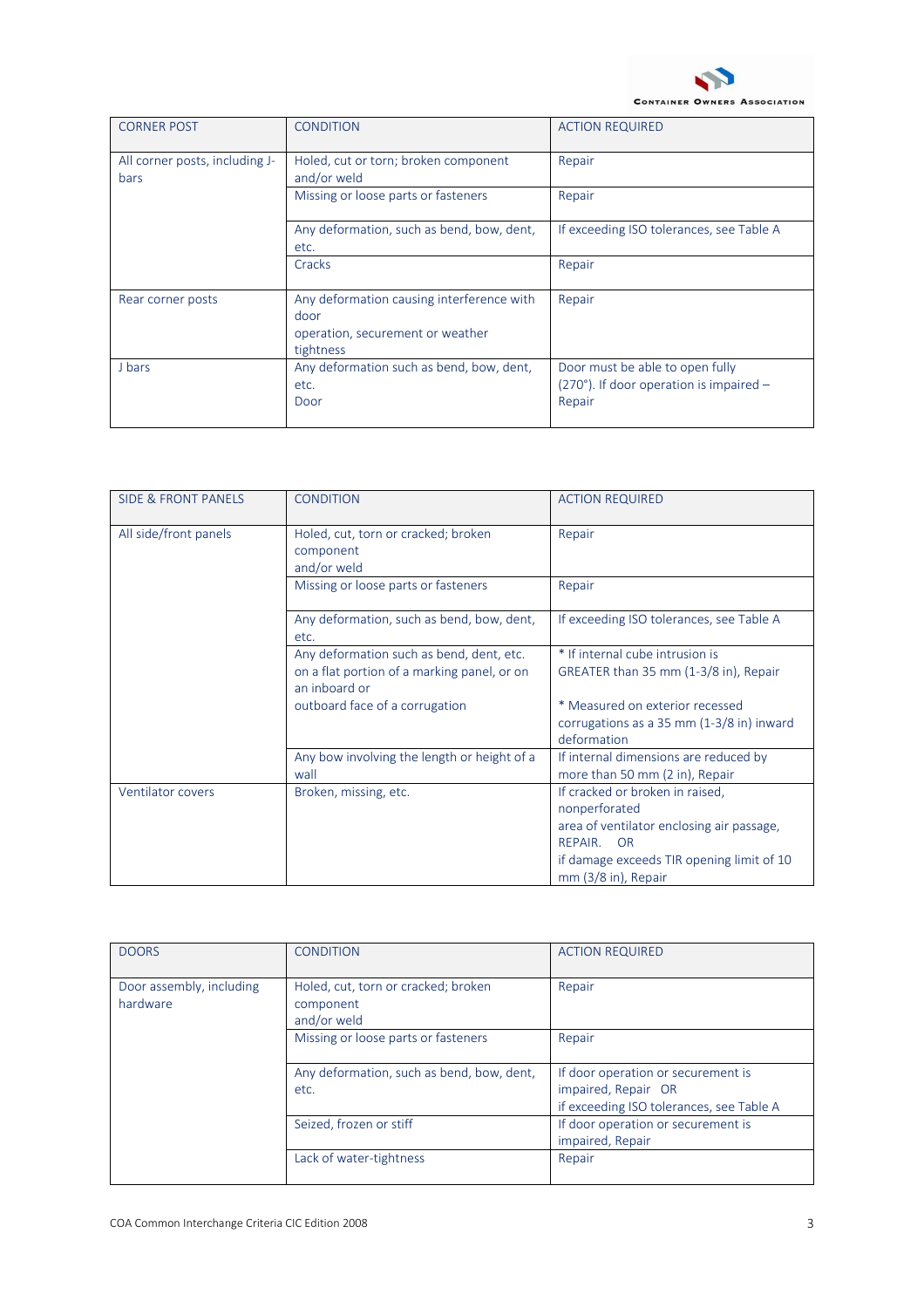

**CONTAINER OWNERS ASSOCIATION** 

| Door panels  | Any deformation such as bend, bow, dent,   If internal CUBE INTRUSION is greater than<br>etc. | 35 mm (1-3/8 in), Repair                                                            |
|--------------|-----------------------------------------------------------------------------------------------|-------------------------------------------------------------------------------------|
|              | Any bow involving the length or height of a<br>nanel                                          | If internal dimensions are reduced more<br>than 50 mm (2 in) at any point, - Repair |
| Door gaskets | Loose or missing                                                                              | Repair                                                                              |
|              | Cut, torn, cracked or burned                                                                  | If not light-tight AND water-tight, Repair                                          |

| <b>ROOF</b>                              | <b>CONDITION</b>                                             | <b>ACTION REQUIRED</b>                                          |
|------------------------------------------|--------------------------------------------------------------|-----------------------------------------------------------------|
| Roof panels, header<br>extension plates, | Holed, cut, torn or cracked; broken<br>component and/or weld | Repair                                                          |
| corner protection plates                 | Missing or loose parts or fasteners                          | Repair                                                          |
| and roof bows                            | Any deformation, such as bend, bow, dent,<br>etc.            | If exceeding ISO tolerances, see Table A                        |
| Roof bows                                | Any deformation, such as bend, bow, dent,<br>etc.            | If more than 50 mm $(2 \text{ in})$ in any<br>direction, Repair |
|                                          |                                                              |                                                                 |
| Corner protection plates                 | Any deformation, such as bend, bow, dent,                    | If internal dimensions are reduced by                           |
| and header extension plates              | etc.                                                         | more than 50 mm (2 in), Repair                                  |
| Roof panels                              | Any deformation such as bend, dent, etc.                     | If internal CUBE INTRUSION is                                   |
|                                          |                                                              | GREATER than 50 mm (2 in), Repair                               |
|                                          |                                                              |                                                                 |
|                                          |                                                              | If internal dimensions are reduced by                           |
|                                          |                                                              | more than 50 mm (2 in), Repair                                  |

| <b>FLOOR</b>                                            | <b>CONDITION</b>                                       | <b>ACTION REQUIRED</b>                               |
|---------------------------------------------------------|--------------------------------------------------------|------------------------------------------------------|
| Floor, including threshold<br>plate and centre support. | Holed                                                  | Repair                                               |
|                                                         | Broken component and/or weld; missing,                 | Repair                                               |
|                                                         | loose or protruding fasteners                          | NOTE: No repair is necessary to cracked or           |
|                                                         |                                                        | broken welds of the centre support or gaps           |
| Wooden flooring                                         | Delamination or splinters                              | between boards if light-tight<br>Repair              |
|                                                         |                                                        |                                                      |
|                                                         | Gouges (regardless of length)                          | If more than 15 mm (9/16 in) deep $-$ Repair         |
|                                                         |                                                        | <b>OR</b>                                            |
|                                                         |                                                        | if more than 5 mm (3/16 in) deep and                 |
|                                                         |                                                        | width of more than 150 mm (6 in) of the              |
|                                                         |                                                        | gouge, Repair                                        |
|                                                         | Different heights of surfaces of adjacent<br>planks or | If difference is more than 10 mm (3/8 in),<br>Repair |
|                                                         | panels or between top plates of tunnel and             |                                                      |
|                                                         | fork                                                   |                                                      |
|                                                         | pockets and floor boards                               |                                                      |
| Plank flooring                                          | Cracked or split                                       | If light leaks, Repair                               |
| Threshold plate                                         | Bent upwards                                           | If more than 5 mm (3/16 in), Repair                  |
| Lash fittings                                           | Broken parts and/or welds; missing or loose            | Repair                                               |
|                                                         | parts                                                  |                                                      |
|                                                         | or fasteners                                           |                                                      |
|                                                         | <b>Bent</b>                                            | If more than 50 mm (2 in) into the                   |
|                                                         |                                                        | interior space of the container, REPAIR              |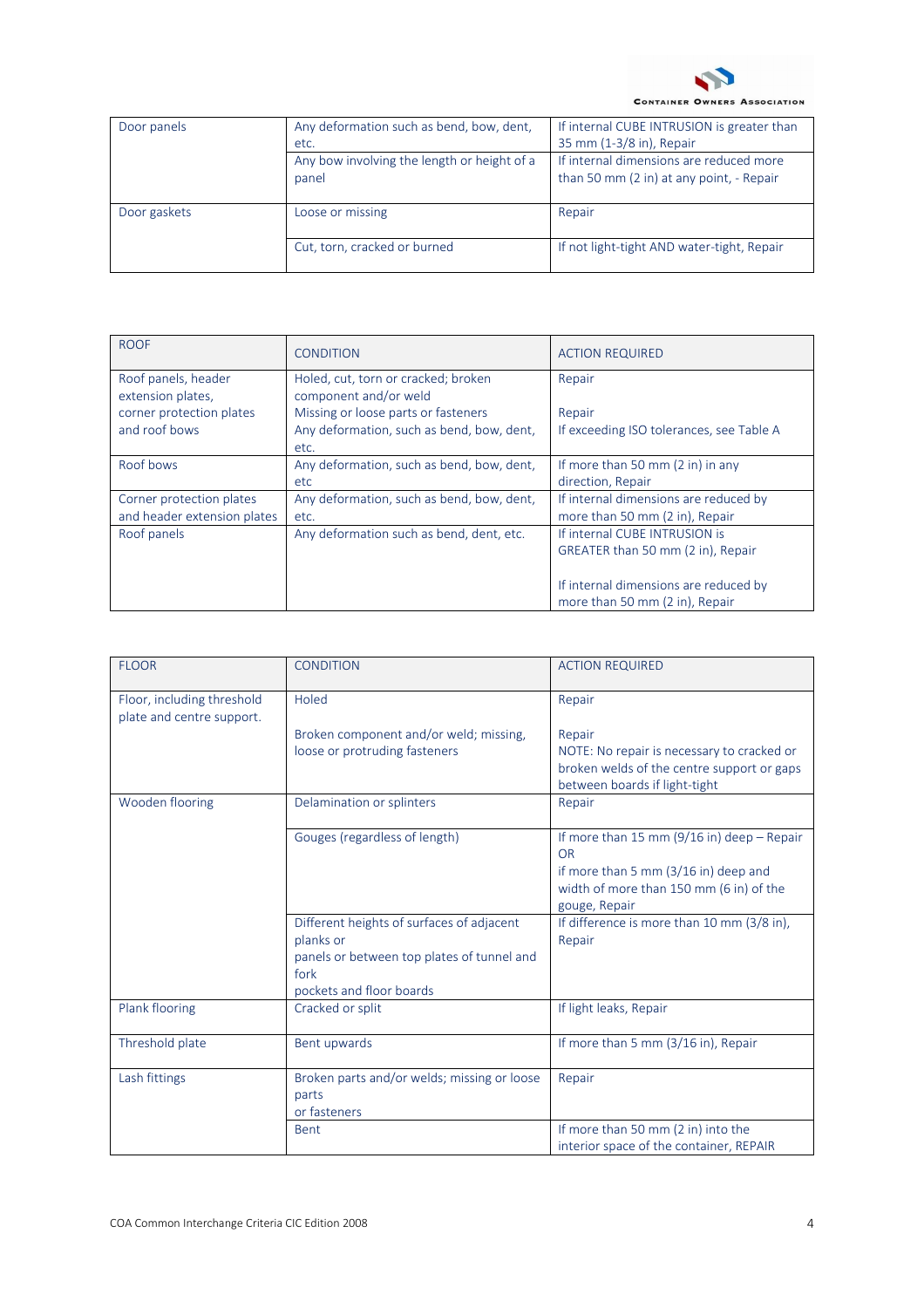

| <b>UNDERSTRUCTURE</b>                                              | <b>CONDITION</b>                                                       | <b>ACTION REQUIRED</b>                                                                                                                 |
|--------------------------------------------------------------------|------------------------------------------------------------------------|----------------------------------------------------------------------------------------------------------------------------------------|
| Crossmembers, forklift<br>pocket components<br>(including straps), | Holed, cut, torn or cracked; broken<br>component<br>and/or weld        | Repair                                                                                                                                 |
| outriggers and gooseneck<br>tunnel components                      | Missing or loose parts or fasteners                                    | Repair                                                                                                                                 |
|                                                                    | Any deformation, such as bend, bow, dent,<br>etc.                      | If exceeding ISO dimensional tolerances,<br>see Table A                                                                                |
|                                                                    | Any deformation such as bend, bow, dent,<br>etc.<br>ON A WEB           | If more than 50 mm (2 in) in any<br>direction, Repair                                                                                  |
|                                                                    | Any deformation such as bend, bow, dent,<br>etc.<br>ON A BOTTOM FLANGE | If torn, cracked or cut, Repair                                                                                                        |
|                                                                    | Any deformation such as bend, bow, dent,<br>etc.<br>ON A TOP FLANGE    | If intrusion into container is more than 50<br>mm Repair                                                                               |
|                                                                    | TOP FLANGE separated from bottom of<br>wood or<br>steel flooring       | If separation at point of attachment to floor,<br>measured at the formed edge of the top<br>flange, is more than 10mm (3/8 in), Repair |
| Gooseneck tunnel assembly<br>and forklift pocket top plate         | Any deformation such as bend, bow, dent,<br>etc.                       | If more than 50 mm (2 in), Repair                                                                                                      |

| <b>MARKINGS</b>                                                | CONDITION                                                    | <b>ACTION REQUIRED</b> |
|----------------------------------------------------------------|--------------------------------------------------------------|------------------------|
| Markings required by<br>regulations, international<br>standard | Missing, loose or defaced                                    | Repair                 |
| Markings required by owner   Missing, loose or defaced         |                                                              | Consult with owner     |
| Marking plates                                                 | Loose, broken, missing plate or fasteners;<br>illegible data | Repair                 |

| <b>OTHER</b>                        | <b>CONDITION</b>                     | <b>ACTION REQUIRED</b>                 |
|-------------------------------------|--------------------------------------|----------------------------------------|
| Corner fittings and their weld      | Cracked, loose, broken; apertures    | Repair                                 |
| attachments                         | outside ISO                          |                                        |
|                                     | dimensional tolerances               |                                        |
| Entire container                    | Any deformation such as bend, bow,   | If deformation exceeds ISO tolerances, |
|                                     | dent, etc. that affects ISO required | <b>REPAIR</b>                          |
|                                     | diagonal dimensions between comer    |                                        |
|                                     | fitting apertures                    |                                        |
| End frame components (corner posts, | Any deformation such as bend, bow,   | If deformation exceeds ISO tolerances  |
| front panel, doors, headers, sills, | dent, etc. that affects other ISO    | plus 5 mm $(3/16$ in) on end           |
| corner                              | required dimensions                  | faces or plus 10 mm (3/8 in) on side   |
| fittings)                           |                                      | faces, REPAIR                          |
| Entire container, EXCEPT end frame  | Any deformation such as bend, bow,   |                                        |
| components                          | dent, etc. that affects other ISO    | See Table A, below                     |
|                                     | required dimensions                  |                                        |